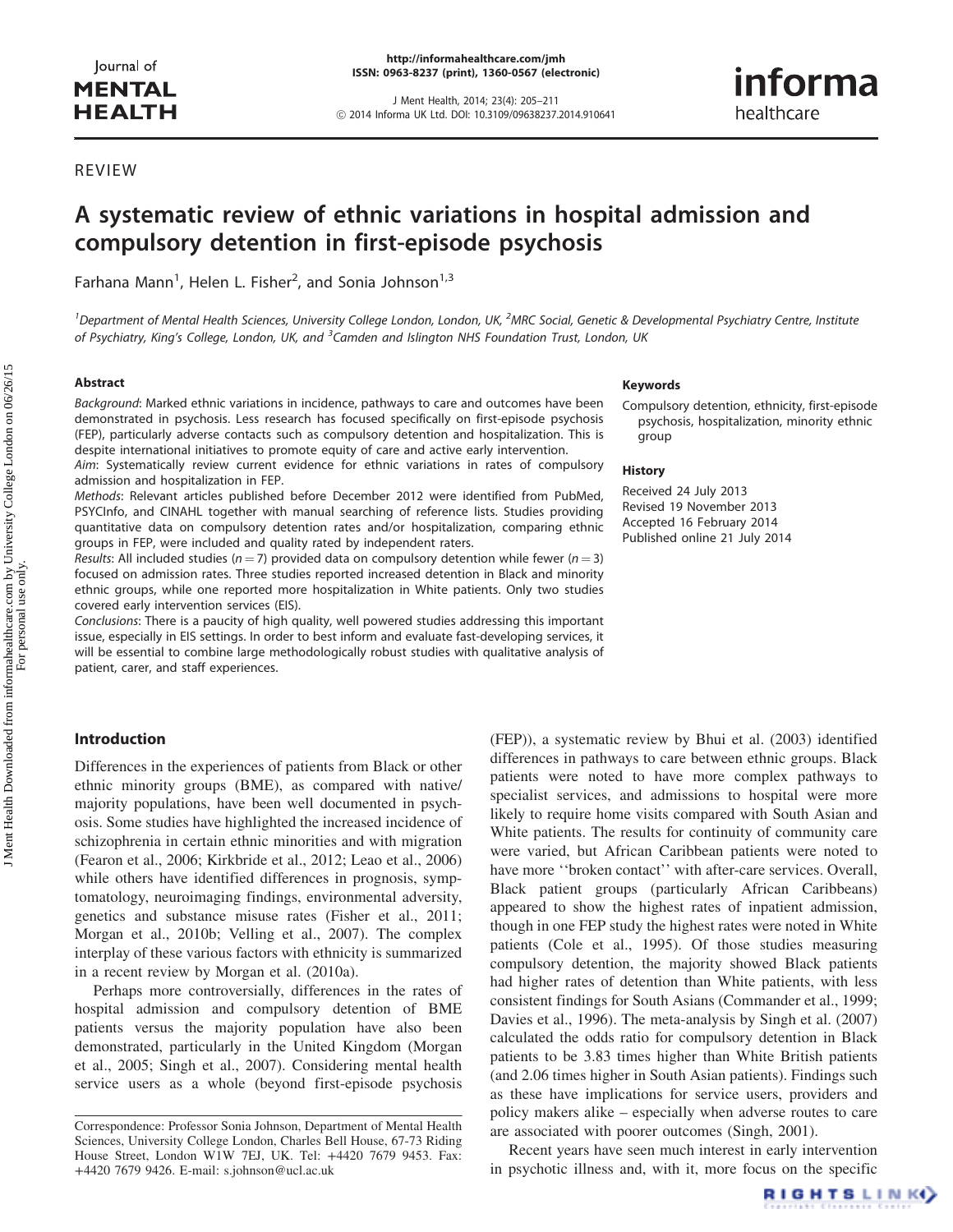experiences of those presenting with a FEP. The finding that prolonged duration of untreated psychosis is associated with poorer outcomes (Marshall et al., [2005](#page-6-0)) alongside the concept of a ''critical period'' during which intervention is more likely to influence prognosis (Birchwood et al., [1998](#page-6-0)), has led to the widespread adoption of the early intervention model, promoting active identification and treatment of psychosis at the earliest stages (McGorry & Killackey, 2002; Singh & Fisher, [2007](#page-6-0)).

It is proposed that adverse contacts, including involuntary admission and possibly hospitalization, can contribute to later alienation from services, stigmatisation and social exclusion. Clinically, negative experiences of coercion and detention at these early stages may predispose the individual to resist intervention, delay future help-seeking and necessitate further coercion (Singh et al., [2007](#page-6-0)). Thus if the ethnic differences in compulsory admissions identified in general cohorts of people with severe mental illness are already present at the first episode, this is an important challenge to early intervention services (EIS).

There have been recent reviews on ethnic differences in ''pathways to care'' in early psychosis (Anderson et al., [2010](#page-5-0); Merrit-Davis & Keshavan, [2006](#page-6-0)). The most recent (Anderson et al., [2010\)](#page-5-0) did not find consistent results in relation to ethnicity across studies. However, a US study on the way patients are treated during their first hospitalization for psychosis concluded differences during the early stages of treatment between Black and White patients with psychotic disorders were likely to originate in the lead-up to, as opposed to during, their first hospitalization (Sohler et al., [2004](#page-6-0)). Black patients were less likely to have experienced outpatient treatment prior to hospitalization, and were more likely to be admitted for behavioural disturbances, compared with White patients primarily admitted for subjective suffering.

Despite the controversy surrounding use of the Mental Health Act in minority groups and enthusiasm for early intervention in psychosis, there is no existing systematic review of ethnic differences in rates of admission or rates of compulsory detention in patients with FEP. Therefore, we have conducted a systematic review of the international literature on differences in:

- (a) rates of hospitalization at first presentation in different ethnic minorities with FEP; and
- (b) rates of compulsory detention at first presentation in different ethnic minorities with FEP.

# Methods

We undertook a literature search to identify published primary studies comparing ethnic groups for rates of compulsory detention and/or rates of hospitalization in FEP patients.

# Definition of terms

By FEP, we referred to patients who present for the first time to mental health services with a psychotic disorder. By hospitalization, we referred to any admission to a residential unit for treatment – public or private facilities. By detention, we hoped to capture any form of compulsory detention, for example under the Mental Health Act in the UK (1983 onwards), and did not specify forensic or civil

detentions in our initial search. The definition of ethnicity is of course riddled with complexity, and its use has been challenged as culturally inconsistent (McKenzie, [2008](#page-6-0)). However, we have followed the broad categorizations used by most research papers in the field. A relevant definition of ethnicity is given below: ''a collectivity within a larger population having real or putative common ancestry, memories of a shared past, and a cultural focus upon one or more symbolic elements which define the group's identity, such as kinship, religion, language, shared territory, nationality or physical appearance. Members of an ethnic group are conscious of belonging to an ethnic group''. (Bulmer, [1996,](#page-6-0) p 35).

# Search strategy

We searched the following three electronic databases: Medline (1950–2012), PSYCInfo (1899–2012) and the Cumulative Index to Nursing and Allied Health Literature (CINAHL, 1937–2012) for papers published up to and including December 2012. The search terms were divided into four sets: compulsory admission terms (detain\*, section\*, compulsory, formal, involuntary), ethnic group terms, psychosis terms (psycho\*, schizophreni\*, bipolar, mania, manic) and admission terms (hospitaliz\*, hospitalis\*, admi\*). Ethnic group terms were kept broad and extended beyond the more well-researched Black African/Caribbean groups to include ''BME'', ''Asian'', ''Maori'' and ''Surinamese'' plus terms such as ''race'' and ''minority''. In addition to the electronic search, reference lists of relevant papers and key reviews were manually scrutinised for further studies. We also searched for grey literature/further research using Google Scholar and contacted experts in the field, as well as authors of the included papers to uncover further relevant studies. We did not restrict studies by year of publication, country of origin or language.

# Inclusion criteria

We included observational studies with quantitative reporting of admission/detention rates in psychosis with inclusion of two or more ethnic groups. There were no age restrictions. Titles were initially screened for relevance and their abstracts reviewed. Selected papers were obtained in full text format and scrutinised in further detail. Reasons for rejecting papers were recorded using Reference Manager version 10 (New York, NY).

Studies were subdivided based on whether they gave information on admissions and/or detention. Where possible, statistical data in the form of odds ratios and chi-squared statistics were documented for each study. Where feasible, if odds ratios had not been given in a paper but could be calculated from the raw data presented, this was done. Data were extracted from the papers without formation of a priori hypotheses.

#### Quality ratings

We assessed quality of the selected studies using a reliable, validated tool for the assessment of epidemiological studies, the Effective Public Health Practice Project (EPHPP) Quality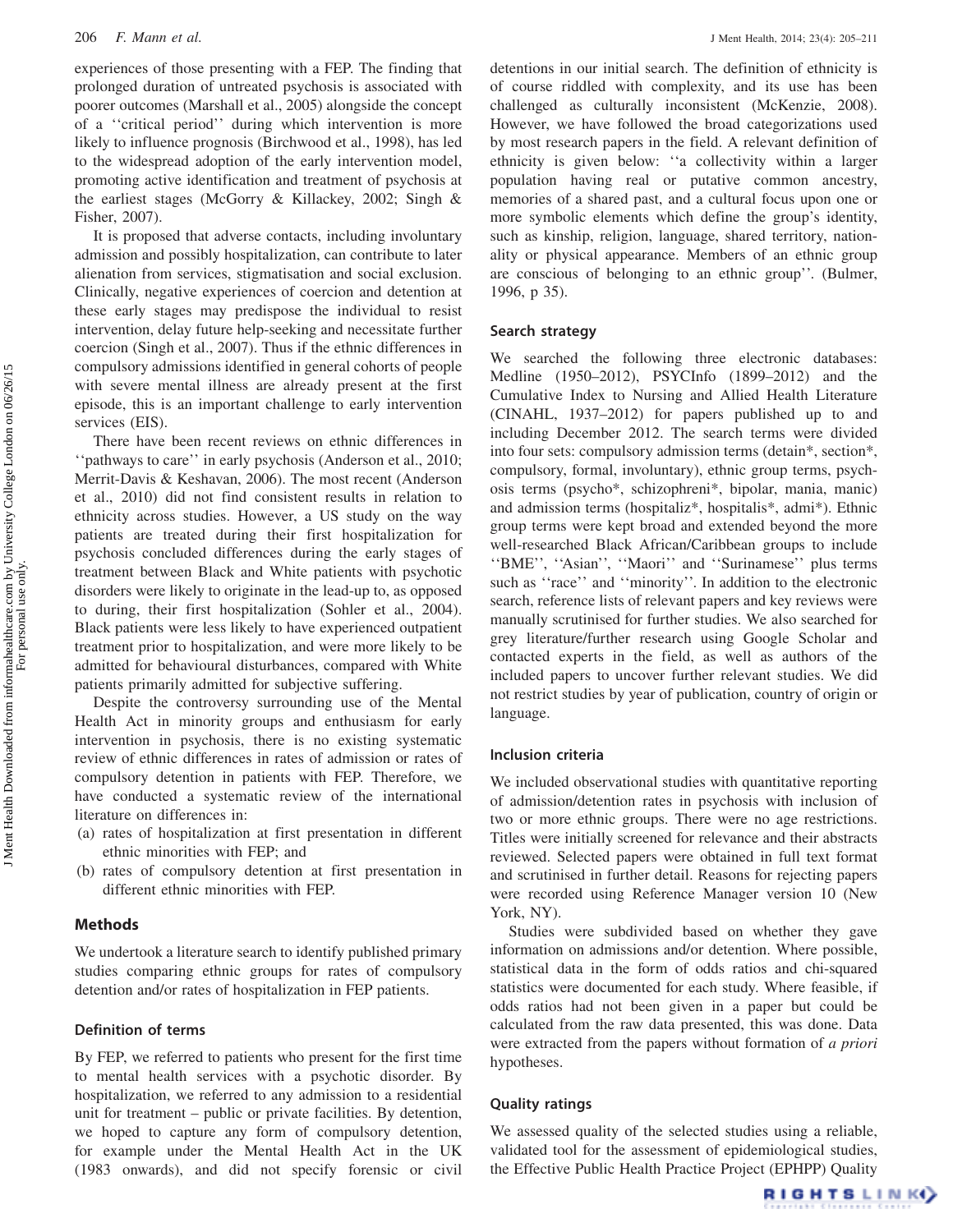Assessment Tool for Quantitative Studies [2009,](#page-6-0) available at: http://www.ephpp.ca/tools.html (Thomas et al., 2004). The tool has been evaluated for validity (Deeks et al., [2003\)](#page-6-0) and shown good inter-rater reliability (Kappa 0.74). An accompanying dictionary was available to both raters to facilitate use of the tool, accessible online at: http://www.ephpp.ca/ index.html.

Two independent raters (FM and HLF) studied each of the seven selected papers in detail and completed the EPHPP tool. The results were then reviewed and any differences discussed. Consensus was in fact reached for all the studies, so intervention from an available third independent rater was not necessary.

Data from all of the studies were extracted and presented in tabular form.

# Results

The initial electronic database search revealed 1507 titles (after electronic removal of duplicates between databases), of which only 12 were considered relevant/met the inclusion criteria after reviewing abstracts and summaries (Figure 1). The other search methods did not reveal any additional studies. Hard copies of these studies were then analysed and five further studies excluded for the reasons presented in Figure 1. The remaining seven papers were again read in detail and relevant data extracted. Of these, all seven looked at rates of compulsory detention in ethnic minorities versus native/majority populations while only three looked at differences in rates of hospitalization. All studies were in English and publication dates ranged from 1994 to 2010. Only two studies were of populations actively accessing EIS (New Zealand & Canada). With the exception of the Dutch study (based on a national

Figure 1. Flow chart of systematic review

register), all studies covered mainly urban areas with relatively dense ethnic minority populations. Of the UK studies, four were based on London patients, with one also covering a sample of patients from Nottingham (Morgan et al., [2005](#page-6-0)).

The remaining studies were based in New Zealand, Canada and the Netherlands. In keeping with the different ethnic makeup of each of these countries, the groups looked at varied with location of the study. UK studies explored differences between Black African, African Caribbean (collectively termed Black) and White British FEP patients as well as patients classified as ''other''. This latter group comprised Southeast Asians and other ethnicities including Turkish people. The study based in New Zealand looked broadly at Maori versus non-Maori patients. The authors report Maori patients are a minority with a tendency to present later to mental health services, and draw parallels with the African Caribbean population of the UK in this regard. The Canadian study included White, Black (African and Caribbean), Asian (Southeast and Chinese) as well as ''other'' (of which Hispanics made up the largest proportion). In the Dutch national register study, the ethnicities studied were Surinamese, Moroccans, Turkish and Netherlands Antillean.

#### Quality of papers

[Table 1](#page-3-0) summarises the relevant key characteristics of the seven selected papers. The results column reflects results with regard to ethnic differences in compulsory detention rates. Admission results (three papers) are discussed below. A summary of quality and relative strengths and weaknesses is given. The basis for these ratings can be located in the EPHPP tool's accompanying dictionary. Sample sizes varied greatly between studies, with total numbers ranging from

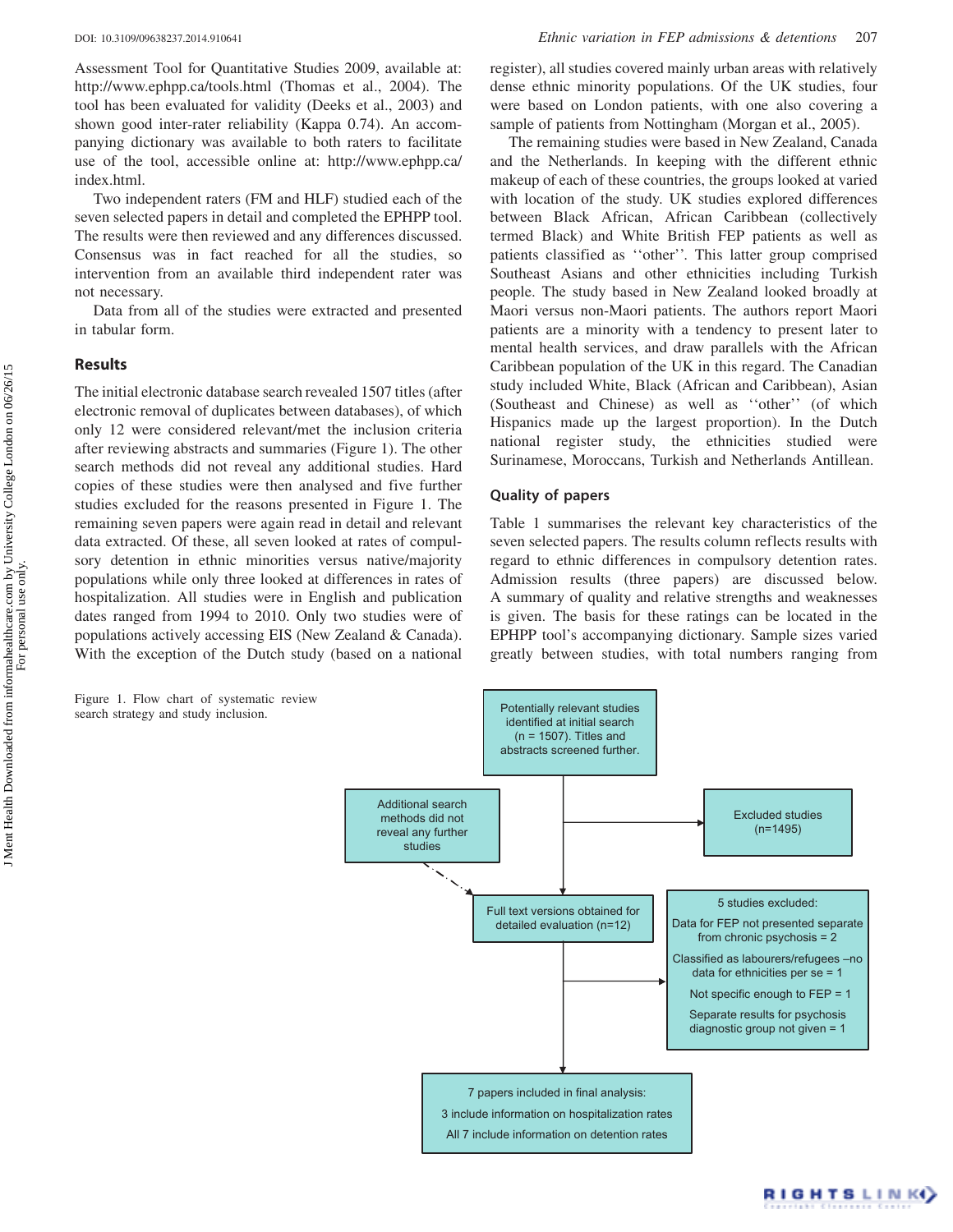| $\frac{1}{2}$<br>יי ה<br>י<br>ĺ<br>٦ |               |
|--------------------------------------|---------------|
| homa com hy I num<br>i               | $\frac{1}{2}$ |
|                                      |               |

<span id="page-3-0"></span>

|                                                     |         | Table 1. Summary of quality ratings of selected papers and results for ethnic comparisons of compulsory detention. |                                      |              |                                                              |          |                    |                                            |                                                                                                                                             |
|-----------------------------------------------------|---------|--------------------------------------------------------------------------------------------------------------------|--------------------------------------|--------------|--------------------------------------------------------------|----------|--------------------|--------------------------------------------|---------------------------------------------------------------------------------------------------------------------------------------------|
| Authors & location                                  | Total N | Ethnicities compared                                                                                               | Selection bias                       | Study design | Confounders                                                  | Blinding | collection<br>Data | <b>Statistics</b>                          | Results (ethnic differ-<br>ence in detention for<br>FEP)                                                                                    |
| Archie et al. (2010)<br>Canada                      |         | (inc. Chinese),<br>W, Black, Asian<br>Other                                                                        | Weak (45%<br>refused)                | Weak         | Weak, not accounted for<br>detention rates<br>in analysis of | Weak     | Moderate           | Weak, no regression,<br>chi-squared        | $p = 0.023$ . Suggested<br>differences between<br>four ethnic groups<br>$\chi^2 = 9.500, df = 3,$                                           |
| Burnett et al. (1999)<br>UK (London)                | 100     | W, A-C, Asians                                                                                                     | Weak                                 | Weak         | Weak, did not diagnosis,<br>severity, DUP                    | Weak     | Weak               | Moderate, regression<br>and chi-squared    | ence between groups<br>No significant differ-                                                                                               |
| Cole et al. (1995)<br>UK (London)                   | 93      | Other (inc. Asian)<br>W, Black(inc. A-C),                                                                          | Moderate                             | Weak         | Weak, did not DUP,<br>severity, risk,<br>diagnosis           | Weak     | Weak               | Moderate, regression<br>and chi-squared    | No significant differ-<br>ences between<br>stonbs                                                                                           |
| Goater et al. (1999)<br>UK (London)                 | 93      | Other (inc. Asian)<br>W, Black(inc. A-C),                                                                          | Weak                                 | Weak         | Weak, severity, risk not<br>measured                         | Strong   | Weak               | Weak, no regression,<br>percentages given  | No significant differ-<br>ences between<br>groups                                                                                           |
| Morgan et al. (2005)<br>UK (London &<br>Nottingham) | 462     | W, Black, White<br>(other), A-C                                                                                    | Moderate                             | Weak         | Moderate                                                     | Weak     | Weak               | and OR with 95% CI<br>Moderate, regression | versus Whites) Black<br>Adjusted OR A-C 3.52,<br>OR 4.27, $p = 0.001$<br>combined, versus<br>$p = 0.004$ , (men,<br>(men & women<br>Whites) |
| Selten & Sijben (1994)<br>Netherlands               | 257     | W, Morocco, Surinam,<br>Turkish, Antillean                                                                         | Dutch national<br>register<br>Strong | Weak         | Weak, did not measure<br>diagnosis, severity,<br>DUP, risk   | Weak     | Moderate           | Weak                                       | Overall no differences,<br>Surinamese women<br>detained $\chi^2 = 6.77$ ,<br>$df = 1, p = 0.01$<br>$(15 - 34)$ more                         |
| Turner et al. (2006)<br>New Zealand                 | 200     | Maori, non-Maori                                                                                                   | Moderate                             | Weak         | Weak, none studied                                           | Weak     | Weak               | Moderate, chi-squared,<br>no regression    | difference $(\chi^2 = 0.6,$<br>$df = 1, p = 0.48$<br>No significant                                                                         |
| h m                                                 |         | $\mathbf{r}$ and $\mathbf{r}$                                                                                      | $\cdots$ and all $\cdots$            |              |                                                              |          |                    |                                            |                                                                                                                                             |

DUP, duration of untreated psychosis; FEP, first episode psychosis; W, White majority ethnic group; A-C, African Caribbean. DUP, duration of untreated psychosis; FEP, first episode psychosis; W, White majority ethnic group; A-C, African Caribbean.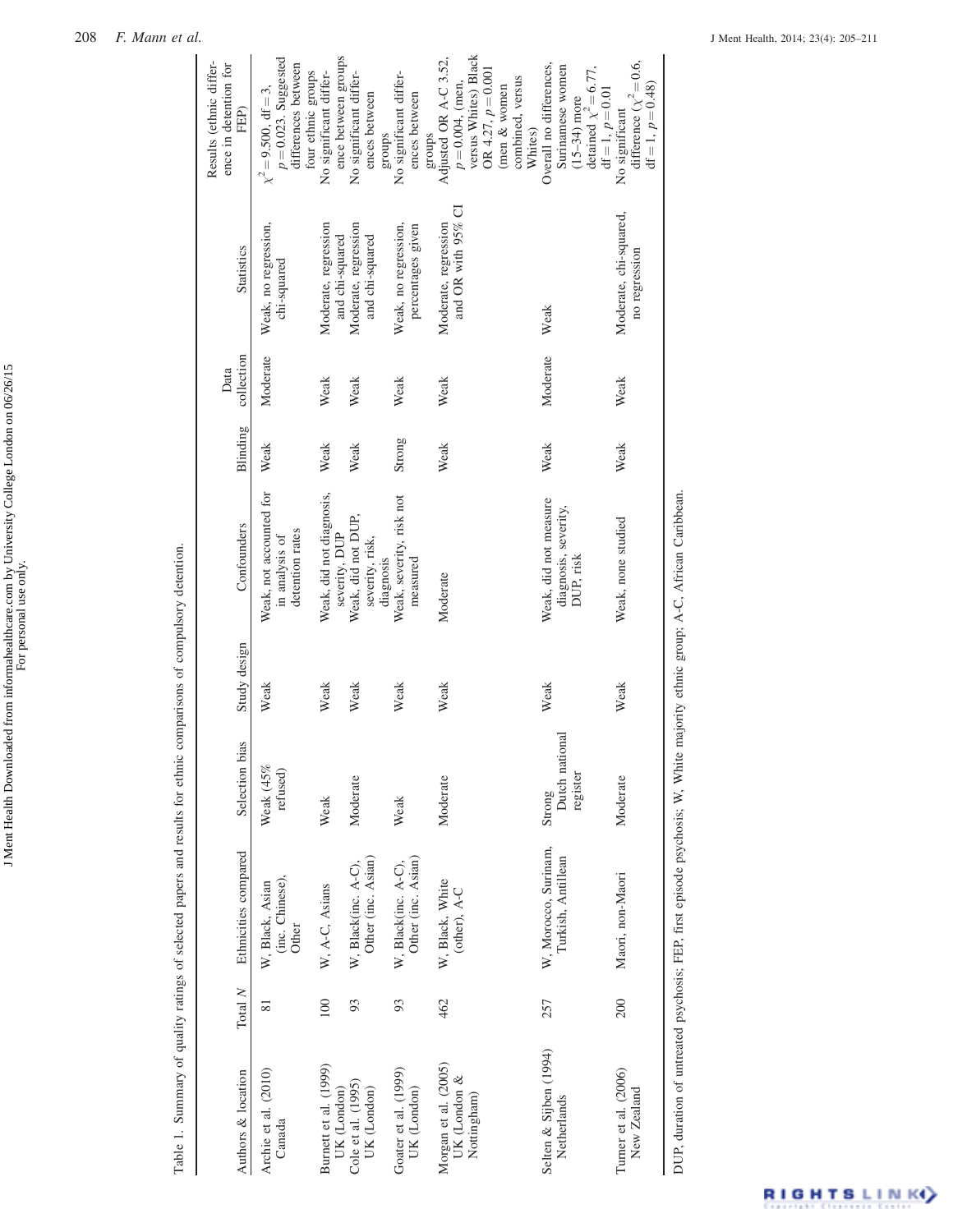DOI: 10.3109/09638237.2014.910641 Ethnic variation in FEP admissions & detentions 209

81 to 462. The numbers of participants from each individual ethnic group fell as low as three (Asian & other group in Cole et al., [1995\)](#page-6-0). The ages covered in the studies ranged from 15 to 64.

The majority of studies scored weak to moderate on quality in all areas, with a few exceptions. The Netherlands study (Selten & Sijben, [1994\)](#page-6-0) was the only one to score ''strong'' for selection bias as it was deemed highly representative of the sample population (using a complete national register covering the period of the study) and 100% of ethnicity/ detention data was collected. All of the studies followed an observational design, generally not considered to be very strong methodologically using this tool but unavoidable given the subject matter.

None of the included studies conducting regression analysis demonstrate having taken steps to ensure there were enough observations per group, to match the number of potential confounding variables. A recommended ''rule of thumb'' is to have at least 10 times as many observations as predictor variables, in order to reduce the Type II error risk (discussed in Vittinghoff & McCulloch, [2007\)](#page-6-0). One study took steps to blind researchers who were involved in diagnosing patients as psychotic. While it is true this is very difficult to achieve completely in such studies, patients in the study by Goater et al. ([1999\)](#page-6-0) were interviewed by one qualified researcher, and the history then presented to another (who made the diagnosis) without revealing the patient's ethnicity. The diagnosis of psychosis (and therefore decision to include in the study) was thus made with the diagnostician blind to the patient's ethnicity.

#### Hospital admission

Only three studies (UK, New Zealand, Canada) assessed variations in hospital admission rates in FEP across ethnic groups. Archie et al.'s Canadian study showed no significant difference in rates of hospitalization in early psychosis in different ethnic minorities versus the White Canadian group  $(\chi^2 = 4.349, df = 3, p = 0.226)$ . This was in keeping with Turner et al.'s New Zealand (EIS) study which showed no significant difference in rates of hospitalization in FEP presentations in Maori versus non-Maori service users. Interestingly, the English study by Goater et al. ([1999\)](#page-6-0) showed native Whites were six times more likely to be hospitalized at first presentation in FEP, compared with Black people and ''others''.

#### Compulsory detention

[Table 1](#page-3-0) summarizes the results with regard to involuntary admission. Five of the seven (71%) studies found no significant difference in rates of compulsory detention. With the exception of Selten et al., all of the studies reported rates of detention as proportions detained from the respective total samples of people presenting with FEP. Two papers (Archie et al., [2010;](#page-5-0) Turner et al., [2006\)](#page-6-0) looked at samples of patients presenting to specialist EIS. Selten & Sijben ([1994\)](#page-6-0) presented proportions of people admitted from the national population of people with schizophrenia (Dutch National Register) and reported rates of compulsory admission as the number of

people detained out of the total number of schizophrenia admissions from each ethnic group.

Selten & Sijben ([1994\)](#page-6-0) showed a significantly increased rate of compulsory detention among Surinamese women aged 15 to 34 but not in other groups nor between male patients from different ethnic backgrounds. However, the actual numbers of patients in each ethnic category is again very modest and no correction was made for repeated testing.

The other two studies reporting a significant difference between FEP patients from ethnic groups, compared with White natives, were Morgan et al. [\(2005\)](#page-6-0) and Archie et al. (2010). Morgan et al.'s UK study was in fact the largest with regard to total sample numbers (smallest ethnic group was ''other White'' with 33 patients, largest group White British at 237 people) and the strongest with regard to considering confounders. It is reported that African Caribbean men had over 3.5 times the odds of being detained than their White British FEP counterparts, and for Black African patients the odds were over four times. Archie et al.'s smaller Canadian study  $(n = 200)$  goes as far as suggesting a significant difference in proportions of ethnic minority FEP patients being detained but does not conduct regression analysis to account for confounders. The highly heterogeneous ''Asian'' category of patients experienced significantly fewer compulsory detentions compared with all other groups.

# **Discussion**

Our systematic review on comparisons of hospital admission and compulsory detention rates in different ethnic groups of FEP patients has shown there are few studies investigating this relationship, and those that exist are generally not of high quality. This is in keeping with a recent systematic review on pathways to care in FEP (Anderson et al., [2010\)](#page-5-0), which called for additional research into the service response to healthseeking behaviours in FEP.

Considering variation in risk of hospitalization at first presentation by ethnicity, only three papers addressed this. It is difficult to draw combined conclusions when the few relevant individual studies showed such marked clinical, statistical and contextual heterogeneity. It is worth noting both studies which showed no significant difference in rates of admission were relatively recent (2006, 2010) whereas the UK paper which reported a difference was (Goater et al., [1999\)](#page-6-0) before the Early Intervention model was as widely in place as it is today. Differences in service provision in the different countries, as well as the variation in ethnic mix of the local populations would need to be better understood to put these findings in context. As for Goater et al.'s finding that White patients were six times more likely to be hospitalized, they hypothesized patients from ethnic minorities may be less willing to be admitted to hospital or GPs may miss psychotic symptoms in ethnic minority patients and subsequently delay referral for admission.

There were more data available comparing rates of involuntary admission across ethnic groups. All seven selected studies addressed this question, though again there was marked heterogeneity. None of the studies were rated ''strong'' in more than one domain. The overall trend is therefore in agreement with the larger, higher quality study by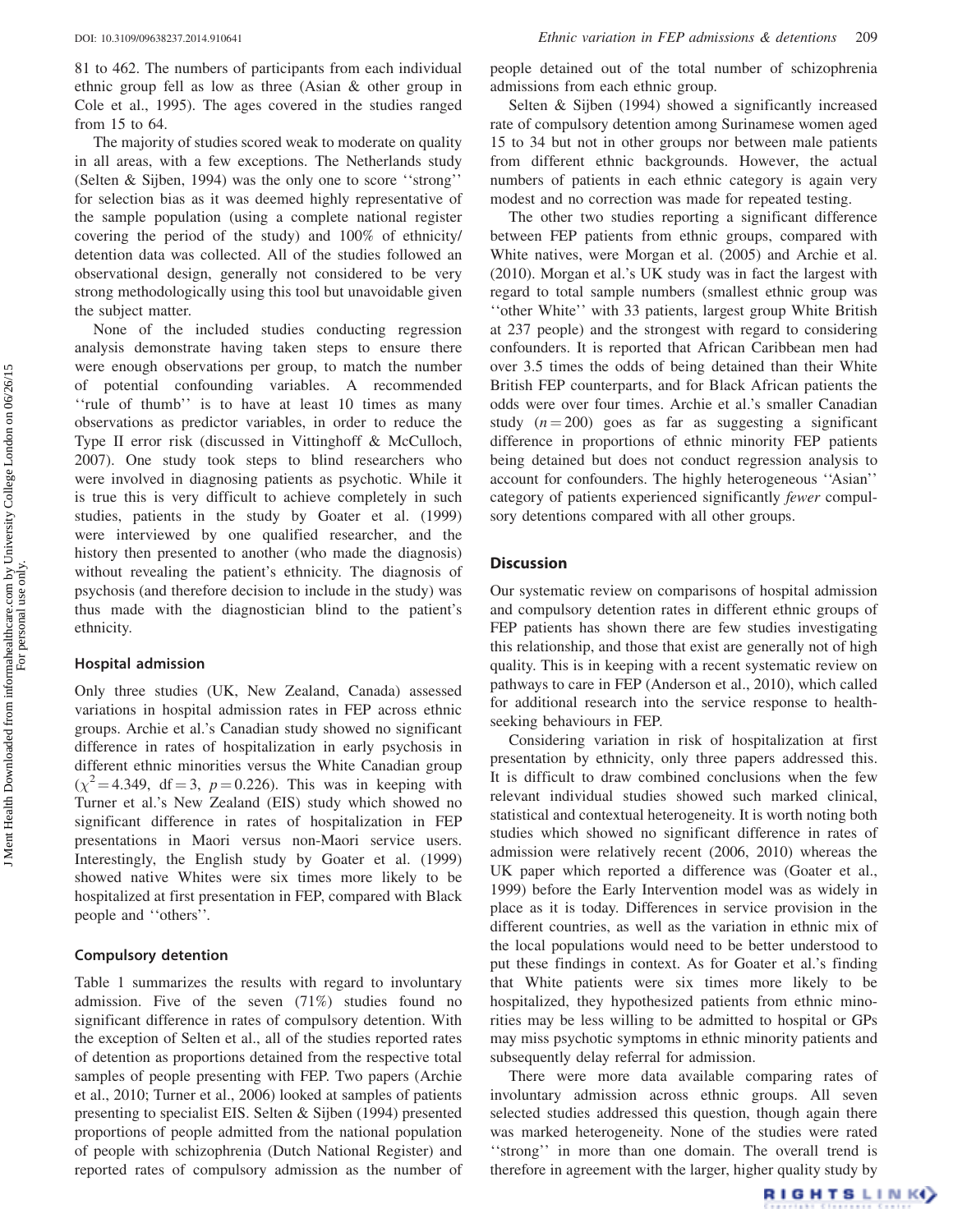<span id="page-5-0"></span>Morgan et al., also the most recent. Although a tentative finding, it sits in contrast to previous theories that ethnic disparities in service experiences develop only after a number of years (Burnett et al., [1999](#page-6-0); Cole et al., [1995\)](#page-6-0). Pooling these studies suggests a disparity exists at the very early stages of contact with services and this will be an important consideration as EIS expand and develop over the coming years. It may be that over the years of illness, the gap between detention rates in BME groups and White patients may widen further (Takei et al., [1998](#page-6-0)) – but the fact it exists at the outset is a source of concern. Excess rates of detention among BME patients has driven service users and politicians to call for change (Merrit-Davis & Keshavan, [2006;](#page-6-0) Singh et al., [2007\)](#page-6-0) and a reduction in disproportionate adverse contacts.

Hypotheses on why Black and especially African Caribbean patients in the UK are detained more frequently ranged from differences in symptomatology (Morgan et al., 2010a) with increased paranoia and aggressive behaviour in Blacks through to institutional racism in UK psychiatry. It has also been demonstrated perceived racism in African Caribbeans with psychosis can reduce adherence to medication, as well as increased hospital bed days. Interestingly, a sense of powerlessness to be able to challenge such perceived racism contributed to fewer hospital days and greater adherence, possibly a result of feeling ''resigned'' to the system (Chakraborty et al., [2011\)](#page-6-0). Other potential contributory factors include different attitudes towards services as well as beliefs about mental illness and thus help-seeking. The reality is likely to be multifactorial and complex. A recent UK study focusing on ethnic variations in pathways to acute care and compulsory detention for women in a mental health crisis, suggested the significant ethnic disparities may be partly accounted for by differences between groups in acute help-seeking behaviour (Lawlor et al., [2012\)](#page-6-0).

By extending our search beyond the UK, we have been able to identify a small number of papers from abroad addressing these same questions in their respective populations. The Canadian study did not address confounding factors but suggested a reduced detention rate in Asians. Interestingly, this was alongside the finding that Asians were more likely to present to emergency (ER) services. Cultural and attitudinal differences are proposed to account for this but it must be noted the ''Asian'' group consisted of patients from backgrounds as ethnically diverse as Chinese and Bangladeshi. The Dutch study by Selten & Sijben ([1994\)](#page-6-0) was the only one to single out females as being at increased risk of detention (young Surinamese). The authors point out the similarities between The Netherlands Antilleans and African Caribbeans in the UK but do not note a significant difference in detention rates for these patients. This may be to do with the later migration of such patients to the Netherlands – so that many second generation Antilleans had not yet reached the typical age for presentation of psychosis.

#### Future research

Future studies addressing ethnic disparities in detention/ admission will benefit from being larger. Of note, the grouping together of all ethnic minority groups may not be justified. EIS will be well placed to conduct such studies prospectively (Fisher et al., [2008\)](#page-6-0) with consideration of a wide range of potential confounders. Additional variables could include duration of untreated psychosis, substance misuse, command of native language and severity of illness. Also an issue is that of the denominator used in compulsory detention studies. The vast majority of papers addressing this question only report differences in the proportion of people sectioned out of those already deemed appropriate for admission; it would be more useful to account for whether there are differences in the FEP population at an earlier stage – such as a difference in the risk of being admitted to hospital in the first instance, and looking at national figures of prevalence in different groups if possible (e.g. Selten & Sijben, [1994\)](#page-6-0).

Alongside quantitative observational studies, qualitative work seeking to better understand the narrative of patients and their carers in the early stages of illness, with particular emphasis on experiences of hospitalization and detention should also be conducted.

# Limitations

It must be noted there is considerable complexity inherent in any ethnic group-based research. One issue is that of definitions. Cultural, racial, ethnic and migrant groups, for example, are closely related but distinct concepts, though precise definitions may be unclear in studies. Ethnicity should be distinguished from race, the latter of which is based purely on phenotypic differences. Ethnicity is fluid and changeable, and those who perceive themselves as belonging to the same ethnic categories may differ significantly in terms of cultural identity (Morgan et al., [2008](#page-6-0)). Additionally, our search strategy was thorough and broad, but could have been enhanced further through use of a forward citation strategy to potentially identify further relevant papers.

### Conclusion

We conclude that despite much debate and interest in the issue, current reports on ethnic variations in admission rates and detention in FEP are conflicting and of moderate to poor quality. Findings from the largest UK study however challenge the hypothesis that disparities in compulsory admission by ethnic group develop only later in the illness, and highlights a need to further investigate the underlying mechanisms driving this difference at the initial contact stages.

### Declaration of interest

The authors declare no conflicts of interests. The authors alone are responsible for the content and writing of this article.

#### References

- Anderson KK, Fuhrer R, Malla A. (2010). The pathways to mental health care of first-episode psychosis patients: A systematic review. Psychol Med, 40, 1585–97.
- Archie S, Akhtar-Dinesh N, Norman R, et al. (2010). Ethnic diversity and pathways to care for a first episode of psychosis in Ontario. Schizophrenia Bull, 36, 688–701.

For personal use only.